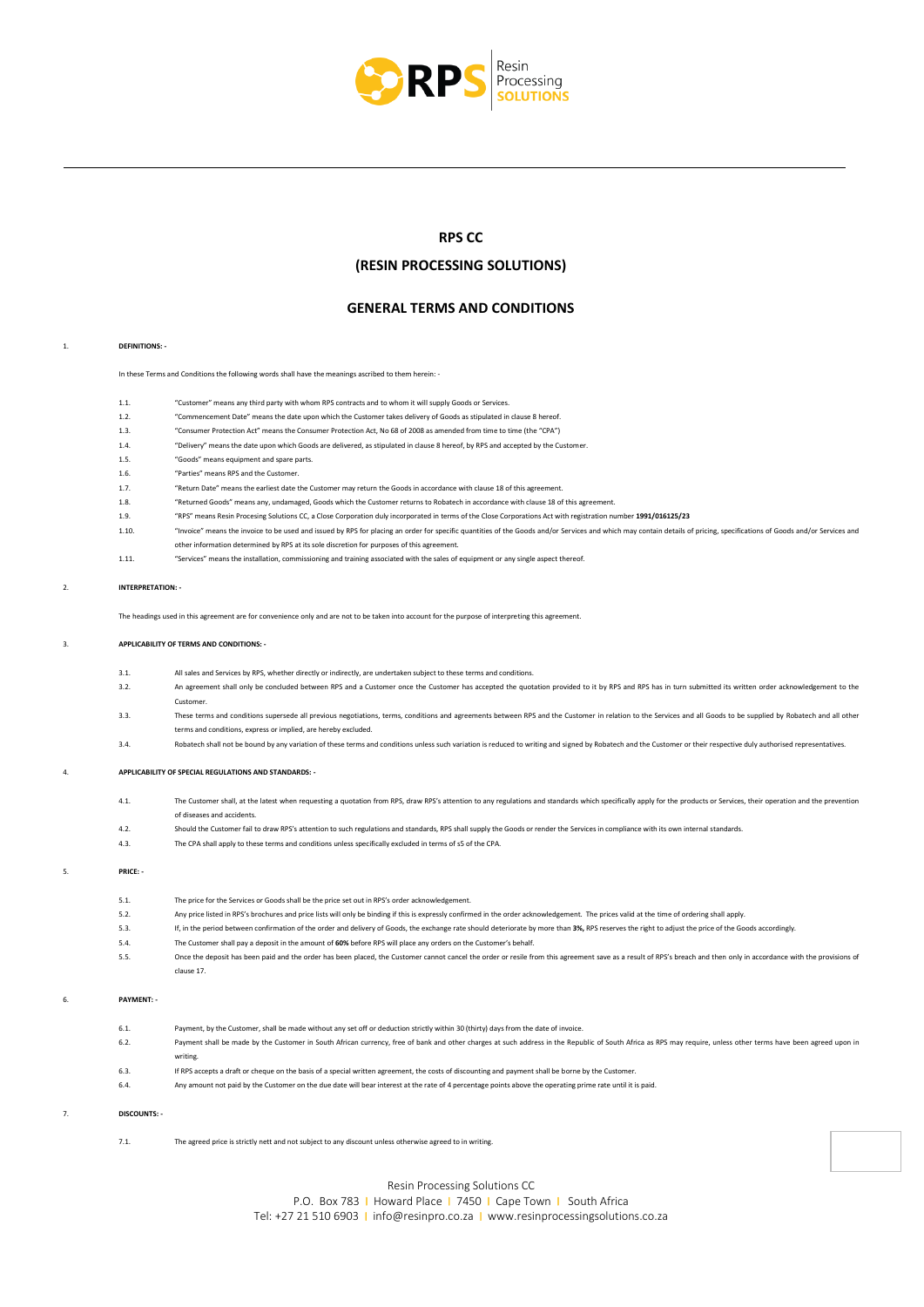

#### 7.2. If any discount is agreed to in writing it shall only be allowed if payment is received by RPS by the due date thereof and shall only be calculated on the nett price of the Goods themselves.

#### 8. **DELIVERY: -**

Ξ

- 8.1. Delivery of Goods shall be made to the Customer at RPS's premises. 8.2. Goods delivered shall be exclusive of Customs clearance, packing and insurance, which charges shall be paid by the Customer.
- 8.3. All risk in and benefit of the Goods will pass to the Customer on delivery and RPS shall not be responsible for the arrival of the Goods at their destination or for any loss or damages to the Goods from any cause **whatsoever, while in transit.**
- 8.4. **Any costs, taxes or levies not specifically agreed on between RPS and the Customer and which are levied on RoPS, shall be passed on to the Customer. The Customer indemnifies Robatech against such costs, taxes or levies.**
- 8.5. Should RPS at the Customer's request agree to engage a carrier to transport the Goods for the Customer the
- 8.5.1. RPS is authorised to engage a carrier on such terms and conditions as it deems fit; and

**8.5.2. the Customer shall indemnify RPS against all demand and claims which may be made against it by the carrier so engaged and all liability which RPS may incur to the carrier arising out of the transportation of the Goods.**

- 8.6. Delivery times shall be set out in the quote given to the Customer. The delivery date shall be the date on which the Goods are handed to a transport company or on which the Customer is advised that the Goods can be collected. RPS shall, to the best of its ability keep to the agreed delivery times. If the delivery cannot be made on the agreed date, RPS shall advise the Customer thereof in writing.
- 8.7. Notwithstanding any other provision in the agreement to the contrary, RPS's obligation to deliver the Goods shall in all cases be subject to the following conditions:
	- 8.7.1. the availability to RPS of all materials and supplies required for the manufacture of the Goods or their components where the Goods or components in question are being manufactured by RPS.
		- 8.7.2. the timeous receipt by RPS from its own suppliers of the Goods or their components where the goods or components in question are not being manufactured by RPS
			- 8.7.3. the timeous receipt by RPS of any instructions required by RPS from the Customer for the manufacture or purchase of the Goods.
- 8.8. Failure by RPS to deliver on time shall not entitle the Customer to cancel the agreement. As pre-estimated liquidated damages, the Customer can claim compensation equivalent to 0.25% of the value of the Goods per week of delayed delivery up to a maximum amount of 2% of the value of the Goods. No such claim shall lie for the first two weeks of a delay and the compensation shall in any event only be claimable if the Customer can prove that it has in fact suffered damages. The compensation is in lieu of damages and not in addition thereto.
- 8.9. If the Customer fails to take delivery of the goods on due date for delivery, then
	- **8.9.1. the risk shall immediately pass from RPS to the Customer.**
	- 8.9.2. the Customer shall pay to RPS on demand the reasonable costs (including storage and insurance) of keeping the Goods during the period of that delay.
- 8.10. If delivery is to be made in installments then the provisions of this clause 8 shall apply to each installment.
- 8.11. Time shall not be the essence of the agreement.

#### 9. **OWNERSHIP: -**

Notwithstanding prior delivery and the passing of risk, ownership of and title to Goods shall remain vested with RPS until the purchase price, and any other amounts owing to RPS in respect of the Goods or Services thereof, paid in full and without set-off, on which date ownership of the Goods will be deemed to be transferred to the Customer. Until the date of transfer of ownership, the Customer will not do or omit to do anything which may ad affect RPS's proprietary rights in and to the Goods. In addition, the Customer agrees that until the date of transfer of ownership, regardless of whether or not such Goods have been installed, that the Goods shall at all t separately identifiable regardless of whether the Goods have been installed or not.

#### 10. **RISK: -**

**Subject to clause 8.9.1. above, the risk shall pass to the Customer when Goods leave RPS's premises.**

#### 11. **PRODUCT LIABILITY: -**

- 11.1. **RPS shall be deemed exempted from and shall not be liable under any circumstances whatsoever of:**
	- **11.1.1. any direct or consequential damages of any nature or any loss of profit or special damages of any nature, and whether in the contemplation of the Parties or not, which the Customer may suffer as a result of any breach by RPS of its obligations under this agreement.**
		- **11.1.2. any negligence on its part or that of its servants or agents in carrying out any of its obligations under this agreement (save for gross negligence or willful intent).**
	- any claim for any alleged shortage in delivery or failure of the Goods to comply with the agreement, unless written notice of the claim is received by RPS within 7 (seven) days after receipt of the **Goods by the Custo**
- 11.2. The Customer shall not have any claim of any nature whatsoever against RPS for any failure by RPS to carry out any of its obligations under this agreement as a result of vis major, labour or materials, delays in transport, accidents of any kind, any fault or delay by any sub-contractor or supplier of RPS, plot, political or civil disturbances, the elements, any act of any State or Government or any other authority, or any **other cause whatsoever beyond RPS's control.**
- 11.3. RPS's maximum liability, whether arising from breach of the agreement, delict, strict liability, breach of warranty or otherwise shall not exceed the agreed price (save for gross negligence or willful intent).

#### 12. **PRODUCT DOCUMENTATION: -**

- 12.1. RPS shall prepare and provide the Customer with the appropriate documents concerning commission, operation and maintenance of the products delivered. No production drawings will be submitted. 12.2. All intellectual property rights in and to the documents, products and software belong to RPS, irrespective of whether such documents were prepared before or after conclusion of the agreement. The Customer may
- use such documents for internal purposes exclusively and may not copy such documents in any manner or disclose the contents thereof to third Parties.

#### 13. **SUSPENSION OF ROBATECH OBLIGATIONS: -**

If any amount owed by the Customer to RPS from any cause whatsoever, whether under the agreement or not, is not paid on the due date for the payment of such amount, then, without prejudice to any other right which it may h RPS may.

- 13.1. require that all amounts then owed to it by the Customer, from any cause whatsoever (and whether under the agreement or not) shall immediately become due and payable;
- 13.2. retain in its possession any Goods of the Customer until all those amounts have been paid;

## Resin Processing Solutions CC

P.O. Box 783 | Howard Place | 7450 | Cape Town | South Africa Tel: +27 21 510 6903 I [info@resinpro.co.za](mailto:info@resinpro.co.za) I [www.resinprocessingsolutions.co.za](http://www.resinprocessingsolutions.co.za/)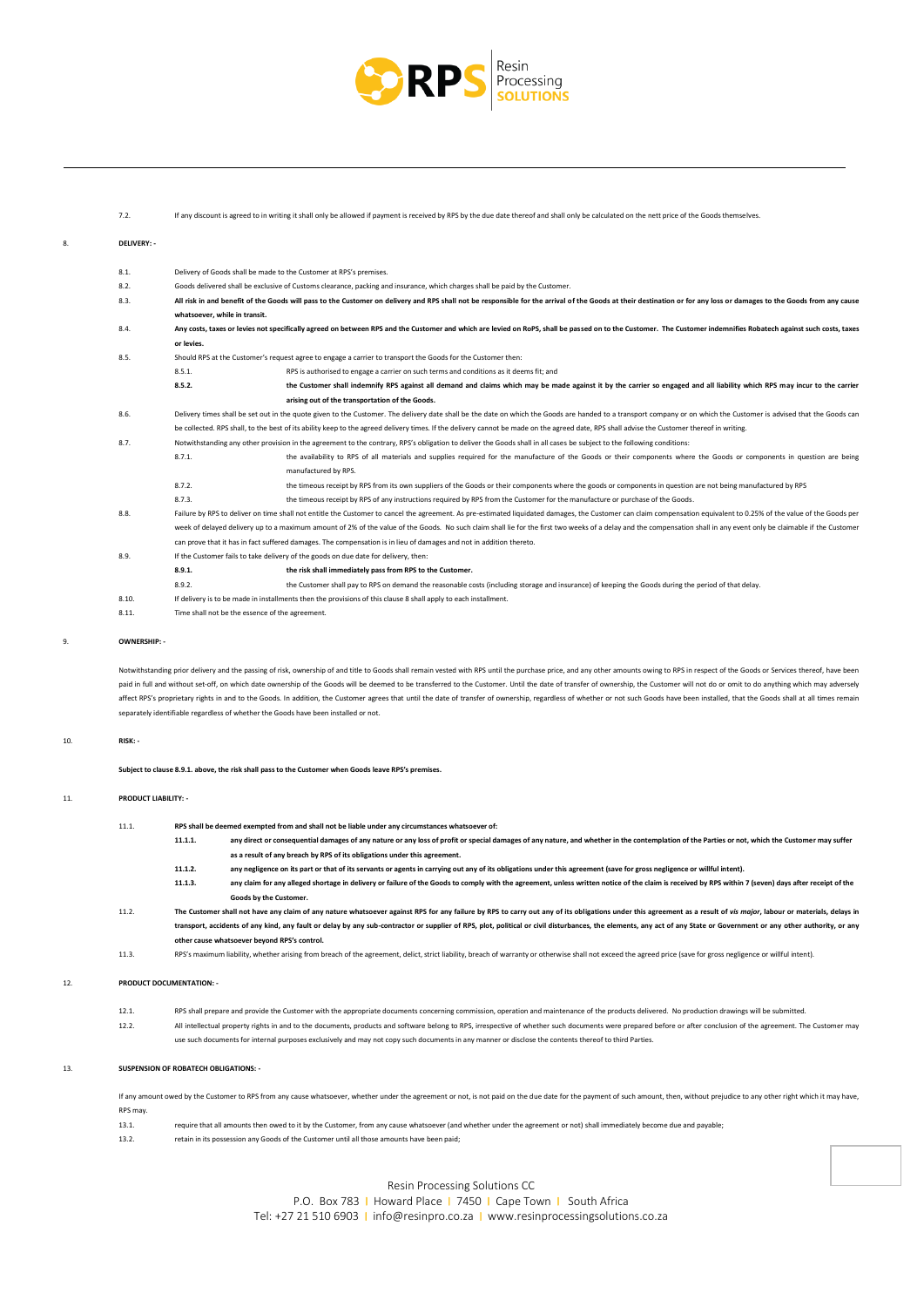

13.3. until payment is made, suspend the carrying out of its then uncompleted obligations from any cause whatsoever (including but not limited to outstanding service) and whether under this agreement or not;

13.4. Terminate any credit facilities granted to the Customer, whether under this agreement or not.

#### 14. **WARRANTY: -**

Ξ

14.1. RPS warrants to the Customer that the goods will be free from defects in material and workmanship provided the goods are used and maintained in accordance with operating, maintenance or any instructions supplied by RPS in manuals or other documentation, which warranty shall under no circumstances exceed the warranty from RPS's suppliers. 14.2. In the event of non-compliance with the warranty, RPS shall at its option modify, adjust, repair, replace the Goods or refund the purchase price. 14.3. RPS assumes no responsibility for the quality or performance of adhesive or other materials used with the Goods. 14.4. Using non-RPS or non-approved repair or replacement parts will void any approvals obtained on the Goods. Damage to/failure of the Goods caused by use of non-RPS or non-approved repair or replacement parts will not be covered by this warranty. The sole liability of RPS and the exclusive remedy of the Customer arising out of the performance of Services or supply of the Goods, whether arising under this agreement, delict (including negligence), strict liability or otherwise shall be the modification, adjustment repair or replacement of Product, re-performance of the Services or refund of the purchase price (save for gross negligence and willful intent). 14.6. RPS and the Customer agree that, in consideration of the above express warranty and any performance guarantee(s) specifically set forth in RPS quotation/proposal, all other warranties and guarantee(s), either expressed or implied, including warranties of merchantability and fitness for a particular purpose, are excluded from the agreement. 14.7. The Customer shall immediately on receipt inspect or arrange for the inspection of a component delivered by RPS. RPS shall only be liable on a warranty if the inspection is conducted and any deficiencies are notified in writing within eight (8) days of the receipt of the Goods by the Customer. The notification of deficiencies must ain a comprehensive and accurate description of such deficiencies 14.9. RPS guarantees that ordered Goods as individual components will function as described in the acknowledgement. 14.10. RPS does not guarantee the materials to be processed, the Customer's basic machine or the end product resulting therefrom. The Customer shall in all cases be responsible for evaluating the carrier materials, basic machine and adhesive. 14.11. Unless the Parties agree, in writing, otherwise, any samples that RPS had produced in the laboratory or during other tests and which had been approved by the Customer shall be the model / criteria for the application pattern to be achieved. Such specification shall be deemed to have been met if RPS is able to re-produce the pattern with the delivered component 14.12. RPS only guarantees the correct functioning of a component or an overall system for the application with the materials specified in the agreement. RPS does not guarantee the function and life of the component in case of unknown materials, abrasive and aggressive mediums or if the Customer did not inform RPS of the particular operating conditions or if anything was not adequately dimensioned outside the powers of RPS. 14.13. RPS does not warrant or guarantee parts that are not specified or not supplied by RPS. 14.14. RPS does not warrant or guarantee wear parts. The warranty is null and void if the Customer or any operator of the system modifies the component or has it modified or uses any non- original parts without RPS's prior written approval. 14.15. The warranty does not cover damages resulting from incorrect electrical connection, in-proper operation, in particular from the mixing of different glues or consumables or from acts of God (*vis major*). 14.16. RPS's liability is limited to replacing or, at RPS's sole discretion, repairing the part which RPS recognizes as being deficient. In the event that the Customer fails to allow RPS's personnel access during normal **working hours in order to replace or repair the part, the guarantee shall lapse.** 14.17. RPS's warranty obligation exists for the first 2000 operating hours or 12 months from delivery of the components, whichever occurs first. 14.18. The warranty does not cover: -

14.18.1. Wear and tear;

14.18.2. Damage caused by the use of abrasive, chemically aggressive, filled or other not homoglated glue;

#### 15. **PROPRIETARY INFORMATION: -**

| 15.1. | The Customer agrees that any data, such as RPS's specifications, drawings, software and information (including, without limitation, designs, reports, software documentation, manuals, models, process information and     |
|-------|----------------------------------------------------------------------------------------------------------------------------------------------------------------------------------------------------------------------------|
|       | the like), revealed by RPS to the Customer and containing confidential or proprietary information, whether or not marked or identified as proprietary or confidential, shall be kept in confidence by the Customer with at |
|       | least the same care and safeguards as are applied to the Customer's own proprietary information but in no event less than a reasonable degree of care.                                                                     |

- 15.2. Such information shall only be used by the Customer to fulfill its obligations under this agreement and shall not be duplicated, disclosed to others or used in any other manner without the prior written consent of RPS. 15.3. These obligations shall not apply to:
	- 15.3.1. any information that is in or comes into the public domain without violation of this agreement; or
		- 15.3.2. is received lawfully and on a non-confidential basis by the Customer from a third party subsequent to this agreement, provided that such third party is not and was not prohibited from disclosing such information to the Customer by any fiduciary or contractual obligation; or
		- 15.3.3. is developed by the Customer independently and without benefit of information received from RPS as established by documentary evidence.
- 15.4. The Customers shall return or destroy all documents, copies, notes or other materials (whether written, electronic or metadata) containing any portion of the confidential or proprietary information at the written request of RPS. The restrictions and obligations relating to RPS confidential or proprietary information shall expire 7 (seven) years after the execution of the agreement.

#### 16. **PATENT INFRINGMENT: -**

|       | RPS, manufactured in accordance with designs proposed by the Customer, the Customer agrees to indemnify RPS against all claims, demands and suits brought against RPS for any patent infringement.               |                                                                                                                  |  |  |  |  |
|-------|------------------------------------------------------------------------------------------------------------------------------------------------------------------------------------------------------------------|------------------------------------------------------------------------------------------------------------------|--|--|--|--|
| 16.3. | RPS does not assume liability for the infringement of any method and/or process patent or infringement of any patent covering articles manufactured or produced by the Customer. As to any Goods furnished by    |                                                                                                                  |  |  |  |  |
|       | 16.2.3.                                                                                                                                                                                                          | modify the Goods so it becomes non-infringing.                                                                   |  |  |  |  |
|       | 16.2.2.                                                                                                                                                                                                          | replace the same with non-infringing Goods; or                                                                   |  |  |  |  |
|       | 16.2.1.                                                                                                                                                                                                          | procure for the Customer the right to continue using the Goods:                                                  |  |  |  |  |
| 16.2. | Upon notification of an infringement claim. RPS reserves the right to do any of the following, at no cost to the Customer:                                                                                       |                                                                                                                  |  |  |  |  |
|       | 16.1.2.                                                                                                                                                                                                          | RPS is given authority to defend the same and reasonable information and assistance for the defense of the same. |  |  |  |  |
|       | 16.1.1.                                                                                                                                                                                                          | RPS is notified promptly of the assertion of such allegations; and                                               |  |  |  |  |
|       | that:                                                                                                                                                                                                            |                                                                                                                  |  |  |  |  |
| 16.1. | RPS agrees to indemnify the Customer from and against all claims, demands and suits based on the allegations that the Goods designed and manufactured by RPS constitutes an infringement of any patent, provided |                                                                                                                  |  |  |  |  |

Resin Processing Solutions CC P.O. Box 783 | Howard Place | 7450 | Cape Town | South Africa Tel: +27 21 510 6903 I [info@resinpro.co.za](mailto:info@resinpro.co.za) I [www.resinprocessingsolutions.co.za](http://www.resinprocessingsolutions.co.za/)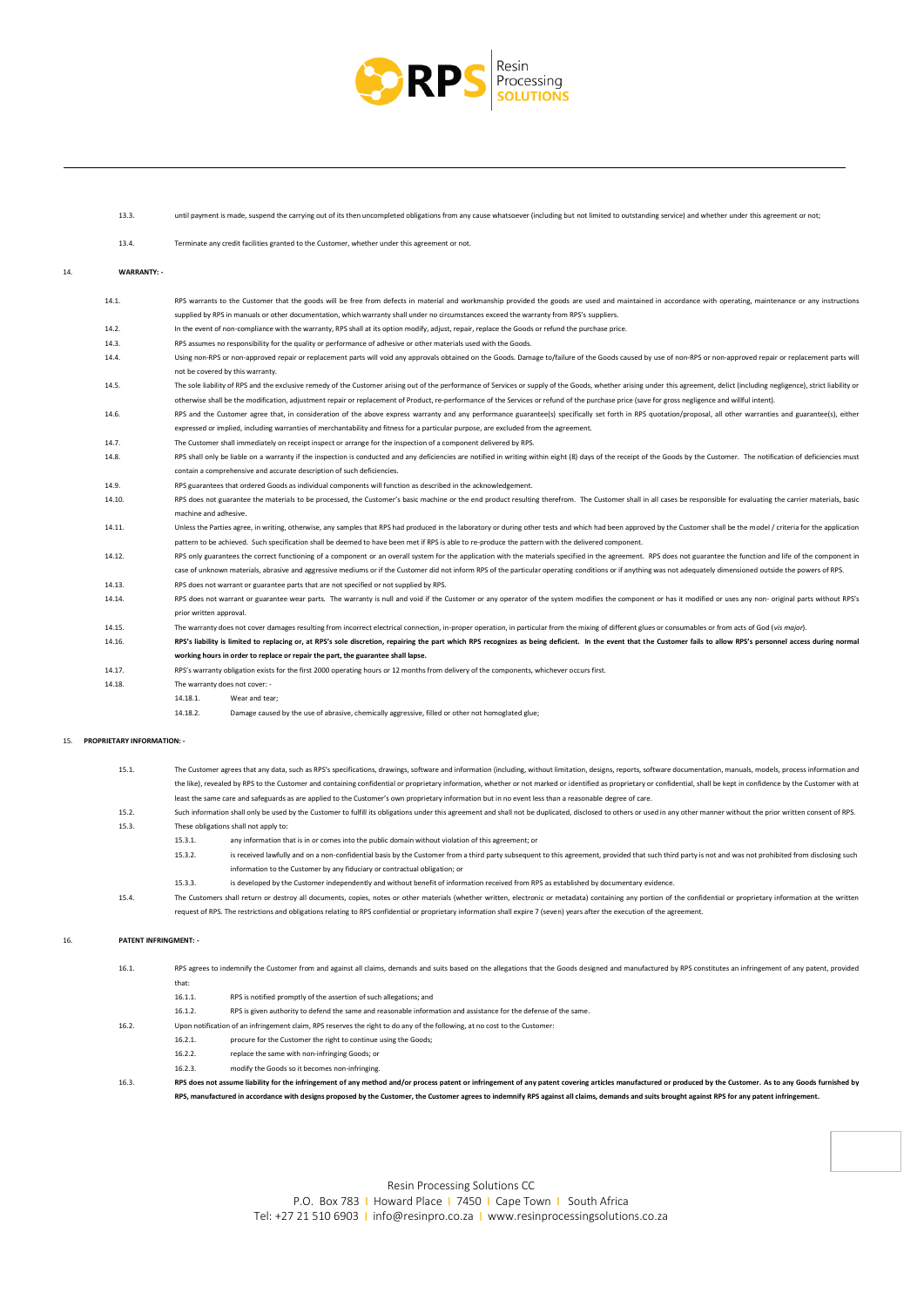

17.1. RPS may cancel the agreement or any uncompleted part thereof, if the Customer commits a breach of any terms or conditions of this agreement, by giving 20 (twenty) business days written notice.

#### 17. **BREACH AND CANCELLATION: -**

Ξ

| 19.   | <b>IMPORTS AND EXPORTS: -</b> |                                                                                                                                                             |                                                                                                                                                                                                                                                                                                                                                                                                                                                        |  |  |  |
|-------|-------------------------------|-------------------------------------------------------------------------------------------------------------------------------------------------------------|--------------------------------------------------------------------------------------------------------------------------------------------------------------------------------------------------------------------------------------------------------------------------------------------------------------------------------------------------------------------------------------------------------------------------------------------------------|--|--|--|
|       | 18.7.                         |                                                                                                                                                             | Parts specifically produced for the use by the Customer may not be returned under any circumstances.                                                                                                                                                                                                                                                                                                                                                   |  |  |  |
|       | 18.6.                         |                                                                                                                                                             | Return of any correctly delivered Goods against credit shall be accepted upon RPS's written prior consent and is subject to a deduction of 15% of the value of the Goods.                                                                                                                                                                                                                                                                              |  |  |  |
|       | 18.5.                         |                                                                                                                                                             | Consignment and complaints in respect of discrepancies in the Goods shall only be considered within 8 (eight) days from receipts of the Goods by RPS.                                                                                                                                                                                                                                                                                                  |  |  |  |
|       | 18.4.                         |                                                                                                                                                             | The costs of returning any and all Returned Goods under this clause shall be borne exclusively by the Customer.                                                                                                                                                                                                                                                                                                                                        |  |  |  |
|       |                               |                                                                                                                                                             | of the Returned Goods taking into account of any such damage.                                                                                                                                                                                                                                                                                                                                                                                          |  |  |  |
|       | 18.3.                         |                                                                                                                                                             | Notwithstanding clause 18.2, RPS may, at its sole discretion accept Returned Goods which have been damaged or marked and shall pay to the Customer a reduced sum calculated with reference to the estimated value                                                                                                                                                                                                                                      |  |  |  |
|       |                               | 18.2.3.                                                                                                                                                     | RPS shall under no obligation reimburse or return Returned Goods to the Customer in the event that the requirements of clause 16 are not met.                                                                                                                                                                                                                                                                                                          |  |  |  |
|       |                               |                                                                                                                                                             | Goods or their packaging.                                                                                                                                                                                                                                                                                                                                                                                                                              |  |  |  |
|       |                               | 18.2.2.                                                                                                                                                     | the returned Goods are undamaged and are in a saleable condition, requiring no removal of defacing marks, labels or any other additional material which may have been attached to the Returned                                                                                                                                                                                                                                                         |  |  |  |
|       |                               | 18.2.1.                                                                                                                                                     | payment in full has been made by the Customer and received by RPS for the Goods.                                                                                                                                                                                                                                                                                                                                                                       |  |  |  |
|       | 18.2.                         |                                                                                                                                                             | For a period of 14 (fourteen) days starting on the Return Date the Customer shall, with prior written consent by RPS, have the right to return the Goods to RPS provided that.                                                                                                                                                                                                                                                                         |  |  |  |
|       | 18.1.                         |                                                                                                                                                             | Subject to section 20 of the CPA, the provision of this clause applies only to undamaged Goods which the Customer wishes to return to RPS.                                                                                                                                                                                                                                                                                                             |  |  |  |
| 18.   | <b>RETURN OF GOODS: -</b>     |                                                                                                                                                             |                                                                                                                                                                                                                                                                                                                                                                                                                                                        |  |  |  |
|       |                               | 17.6.9.                                                                                                                                                     | the Customer generally does or omits to do anything which may prejudice the rights of RPS in terms of this agreement or causes RPS to suffer any loss or damages.                                                                                                                                                                                                                                                                                      |  |  |  |
|       |                               | 17.6.8.                                                                                                                                                     | being a partnership is dissolved or being a private company undergoes a substantial change in shareholding.                                                                                                                                                                                                                                                                                                                                            |  |  |  |
|       |                               | 17.6.7.                                                                                                                                                     | the Customer acts in a way that would constitute an act of insolvency in terms of the Insolvency Act, No 24 of 1936 or any replacement thereof, or                                                                                                                                                                                                                                                                                                     |  |  |  |
|       |                               | 17.6.6.                                                                                                                                                     | the Customer breaches any warranty given to it by RPS.                                                                                                                                                                                                                                                                                                                                                                                                 |  |  |  |
|       |                               | 17.6.5.                                                                                                                                                     | any application or other proceeding to place the Customer in business rescue is initiated.                                                                                                                                                                                                                                                                                                                                                             |  |  |  |
|       |                               | 17.6.4.                                                                                                                                                     | any board resolution of the Customer to place the Customer in business rescue is initiated.                                                                                                                                                                                                                                                                                                                                                            |  |  |  |
|       |                               | 17.6.3.                                                                                                                                                     | any ground justifying the liquidation or business rescue of the Customer occurs.                                                                                                                                                                                                                                                                                                                                                                       |  |  |  |
|       |                               | 17.6.2.                                                                                                                                                     | the Customer is liquidated, sequestrated, or placed under business rescue or wound up, whether provisionally or finally or abandons the Goods.                                                                                                                                                                                                                                                                                                         |  |  |  |
|       |                               | 17.6.1.                                                                                                                                                     | the Customer commits any act of insolvency, or being a natural person, assign, surrenders, or attempts to assign or surrender his estate.                                                                                                                                                                                                                                                                                                              |  |  |  |
| 17.6. |                               |                                                                                                                                                             | RPS shall be entitled to cancel this agreement with immediate effect, without prejudice to any of its other rights in law including any right to claim damages, if:                                                                                                                                                                                                                                                                                    |  |  |  |
|       |                               | 17.5.2.                                                                                                                                                     | RPS may retake possession of any Goods in respect of which ownership has not passed.                                                                                                                                                                                                                                                                                                                                                                   |  |  |  |
|       |                               | 17.5.1.                                                                                                                                                     | all amounts then owed by the Customer to RPS in terms of this agreement shall become due and payable;                                                                                                                                                                                                                                                                                                                                                  |  |  |  |
|       | 17.5.                         |                                                                                                                                                             | Upon the termination of this agreement for any reason whatsoever:                                                                                                                                                                                                                                                                                                                                                                                      |  |  |  |
|       |                               | subsequent occasion.                                                                                                                                        |                                                                                                                                                                                                                                                                                                                                                                                                                                                        |  |  |  |
|       | 17.4.                         |                                                                                                                                                             | No relaxation which RPS may have permitted on any one occasion in regard to the carrying out of the Customer's obligations shall prejudice or be regarded as a waiver of RPS's rights to enforce those obligations of any                                                                                                                                                                                                                              |  |  |  |
|       |                               |                                                                                                                                                             | the defaulting Party's obligations then due for performance.                                                                                                                                                                                                                                                                                                                                                                                           |  |  |  |
|       |                               |                                                                                                                                                             | Should any Party breach any provision of this agreement and fail to remedy such breach within 7 (seven) days after receiving a written notice requiring such remedy from the other Party, then the Party giving such<br>notice shall, by further written notice, be entitled to, without prejudice, to any of its other rights in law including any right to claim damages, to cancel this agreement or to claim immediate specific performance of all |  |  |  |
|       | 17.3.                         |                                                                                                                                                             |                                                                                                                                                                                                                                                                                                                                                                                                                                                        |  |  |  |
|       | 17.2.                         | RPS's rights, in terms of clause 17.1, shall not be exhaustive and shall be in addition to any rights it may have whether under the agreement or otherwise. |                                                                                                                                                                                                                                                                                                                                                                                                                                                        |  |  |  |

19.1. If the goods are to be shipped to a location outside the Republic of South Africa, the Customer shall be responsible for securing and paying for all import licenses required for import of the goods to the designated delivery point and RPS shall be responsible for securing and paying for all export licenses required for shipment of the goods from the Republic of South Africa to the designated delivery point. 19.2. Each party shall provide such reasonable information as requested by the other party to facilitate obtaining the required licenses. 19.3. The Customer represents and warrants to RPS that all information provided by the Customer to RPS, including, without limitation, information regarding the location and purpose for which the Goods are to be used is

# true and correct.

#### 20. **COMPLETE AGREEMENT:**

- 20.1. This agreement constitutes the whole agreement between RPS and the Customer and, save to the extent otherwise provided herein, no understanding, representation, term or condition relating to this agreement and not incorporated in this agreement shall be binding on either of the Parties.
- 20.2. This agreement supersedes and replaces any and all agreements between the Parties (and other persons, as may be applicable) and undertakings given to or on behalf of the Parties (and other persons, as may be applicable) in relation to this agreement.

#### 21. **GOVERNING LAW AND JURISDICTION: -**

- 21.1. This agreement shall be subject to the laws of the Republic of South Africa.
- 21.2. Subject to the CPA, in terms of Section 45 of the Magistrates Court Act, No 32 of 1944, as amended, the Customer hereby consents to the jurisdiction of the Magistrate's Court having jurisdiction in terms of Section 2 of the said Act in respect of any action to be instituted against the Customer by RPS in terms of this agreement. It shall nevertheless be entirely within the discretion of RPS whether to proceed against the Customer in such Magistrate's Court or any other court having jurisdiction.
- 21.3. In the event that the Customer commit any breach of the agreement or in the event of RPS being required to take any legal action, the Customer agrees and undertakes to pay RPS's legal costs as between attorney and Customer including collection commission, tracing fees, valuation charges, transport costs and other expenses in connection therewith.

Resin Processing Solutions CC P.O. Box 783 | Howard Place | 7450 | Cape Town | South Africa Tel: +27 21 510 6903 I [info@resinpro.co.za](mailto:info@resinpro.co.za) I [www.resinprocessingsolutions.co.za](http://www.resinprocessingsolutions.co.za/)